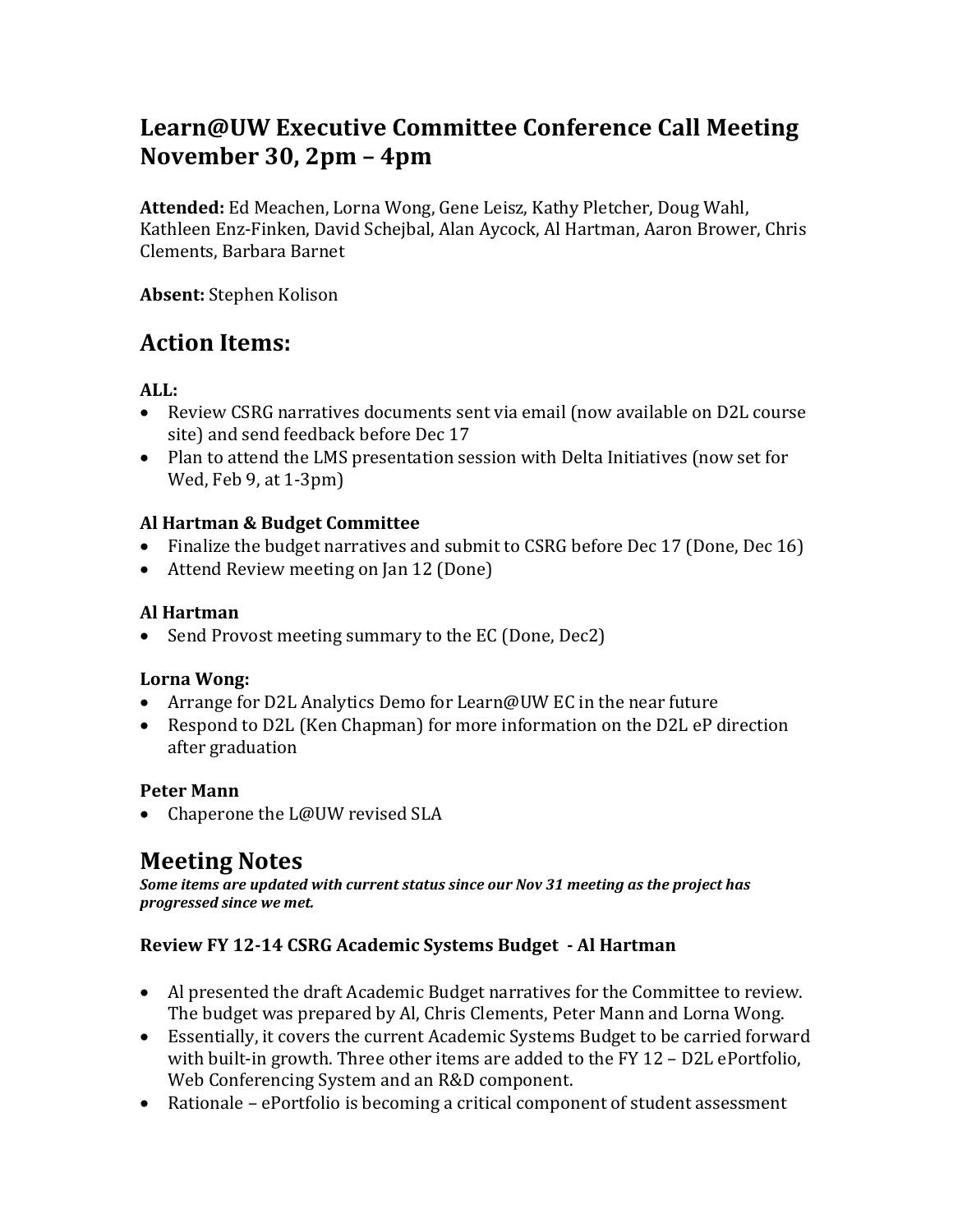across the curriculum. Web Conference System is critical to student engagement for fully online courses and of great value to all courses. Both are important to the Growth Agenda/Student Retention initiatives. The R&D component is much needed to learning technology to meet the goals of the Common Systems Roadmap.

- The net increase of the academic systems budget was barely 7% of the CSRG budget in fiscal FY11. Even with the increase of  $\sim$  \$340,000 request, it will drop below 5% (updated as of Jan 18, 2011) depending on the total increase of the budget.
- The Learn@UW Exec Committee endorsed the budget as presented. The budget subcommittee will continue to wrap up the budget requests and submit to the CSRG budget committee by the deadline on Dec 17.

#### *[Update as of Jan 18, 2011]*

**NOTE:** The budget documents we submitted by deadline and are all uploaded on the D2L course site for L@UW EC. The budget committee also appeared at the CSRG review session on Jan 12. Approval pending CSRG decision.

#### **Update on Faculty Staff Survey of Online Teaching, Learning and Support (distribution, Provosts' meeting) - Al**

• Ed and Al presented the full report of the Faculty Survey and the LMS Task Force at the Provosts' meeting on Nov 12. Al will send a copy of the Provosts meeting summary to the EC in the near future.

*[Al sent on Dec 2, now posted on the D2L Course site].*

• Some provosts expressed concern about the potential of keeping an LMS for 7 more years.

Discussion mainly evolved around the best ways to make sure we are deploying the best technologies and be able to respond to the need for change.

- Members agree that we need to engage D2L to note our needs and to know their direction. Lorna and Al to provide suggestions on how to engage D2L on strategic issues for UW System.
- D2L currently has processes in place for input from various constituency groups LISA-B, MSDL, focus groups etc. We need to stay active.
- Provosts want LUW Executive Committee to provide expert advice on eLearning Tools.

#### **Report on LMS Exploratory Task Force – Lorna**

- An LMS task force was formed as endorsed by the Executive Committee during the July Retreat. Ed, Al, and Lorna drafted the Charge. Group members were recommended by EC. [Project Charter and membership on the D2L course site.]
- The group has been meeting regularly during the Fall semester. They are focusing on 4 main areas – Faculty needs, Student needs, Emerging Technology and the LMS landscape.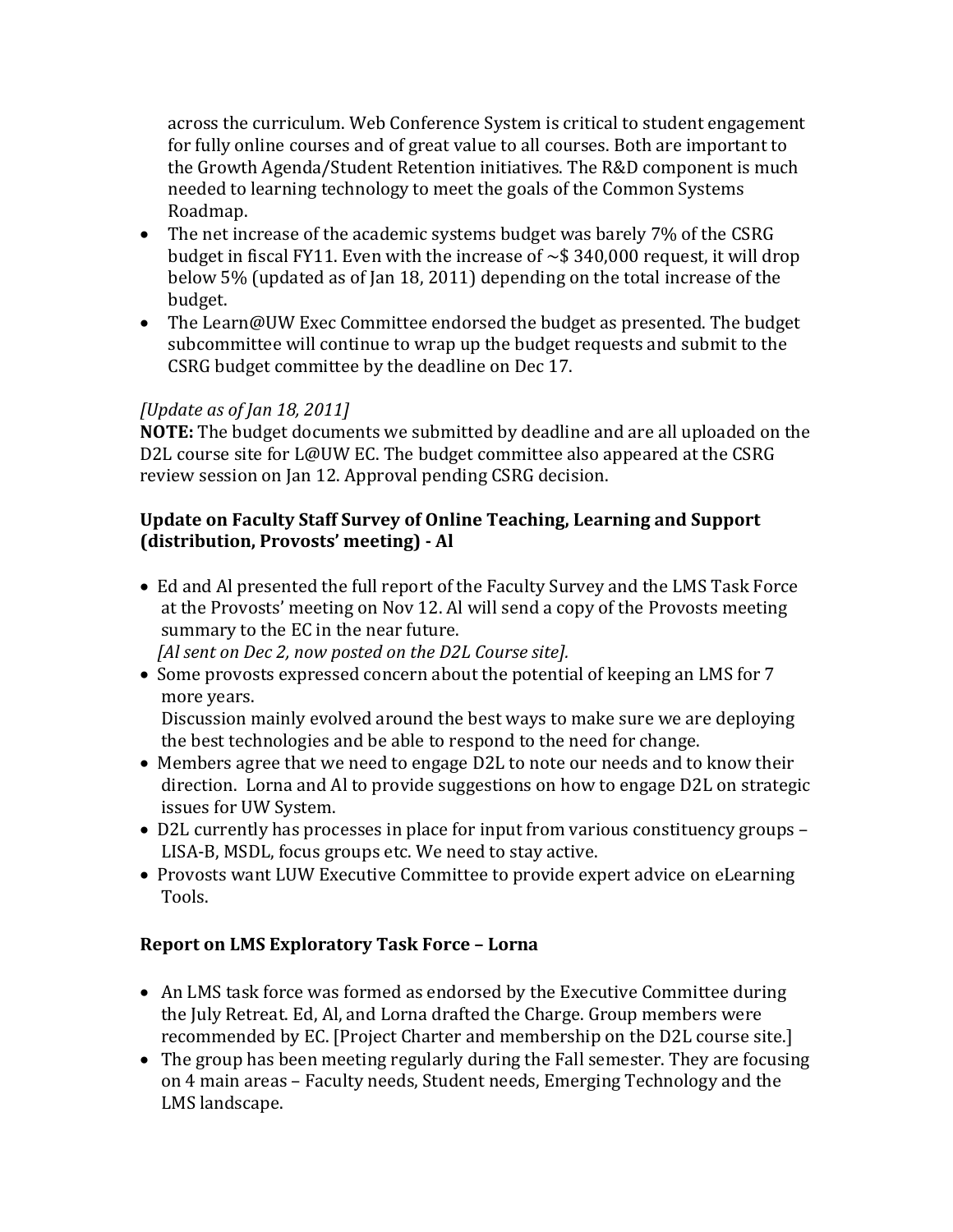- The group is studying the Faculty Survey results and collecting student survey results from campuses and ECAR.
- The group is planning to engage an outside consultant with expertise with LMS implementation on Higher Ed institutions to guide the study. The group plans to recommend engagement with D2L for some candid conversation on UWS needs and vendor development directions, hopefully with a site visit within the next few months.
- All activities need funding support. The LTDC is supporting the consultant engagement.

**NOTE**: Delta Initiatives will be doing an on-site visit in Madison on Wed, Feb 9. They will present a one-hour session with the L@UW EC.

### **Update on Web Conferencing RFP – Lorna**

- An RFP for Web Conferencing System for instruction use is in process, with six members on the committee – Lorna Wong, Kathy Pletcher, Ruth Ginsberg, Amy Mangrich, Christa James-Brynes and Peter Mann.
- D2L integration is a requirement. Capabilities to serve research and administrative needs are also being considered.
- The time line for review is Dec 2, with vendor demos early January and usability testing later in Jan. Final selection of product will be announced some time in Feb. A CSRG funding request will be made to support this winner of the RFP selection process.

**NOTE**: The vendor responses were reviewed. Vendor demos were done on Monday, Jan 10. CSRG for funding was also submitted with the Academic Systems budget on Dec 17 and reviewed on Jan 12.

#### **Update on Rich Media Platform Pilot – Peter & Lorna**

- Kaltura is an open source rich media management platform that allows individuals, departments, or campuses to centrally store, manage and distribute media efficiently and can be integrated with D2L.
- Learn@UW EC endorsed an investigation of the product.
- A pilot contract was negotiated with the vendor. UWS is sponsoring the pilot with funding of \$20,000, with 500 users for one year with 50GB storage and streaming monthly.
- Currently 10 campuses have interest to participate. An MOA is being developed to guide the pilot.

**NOTE:** The Kaltura system is now tested and deployed, including integration between the Kaltura Management Console and the UW System Learn@UW/D2L production instance. Access to the pilot starts Spring semester. Training and orientation is being planned. A small group will draft the evaluation criteria and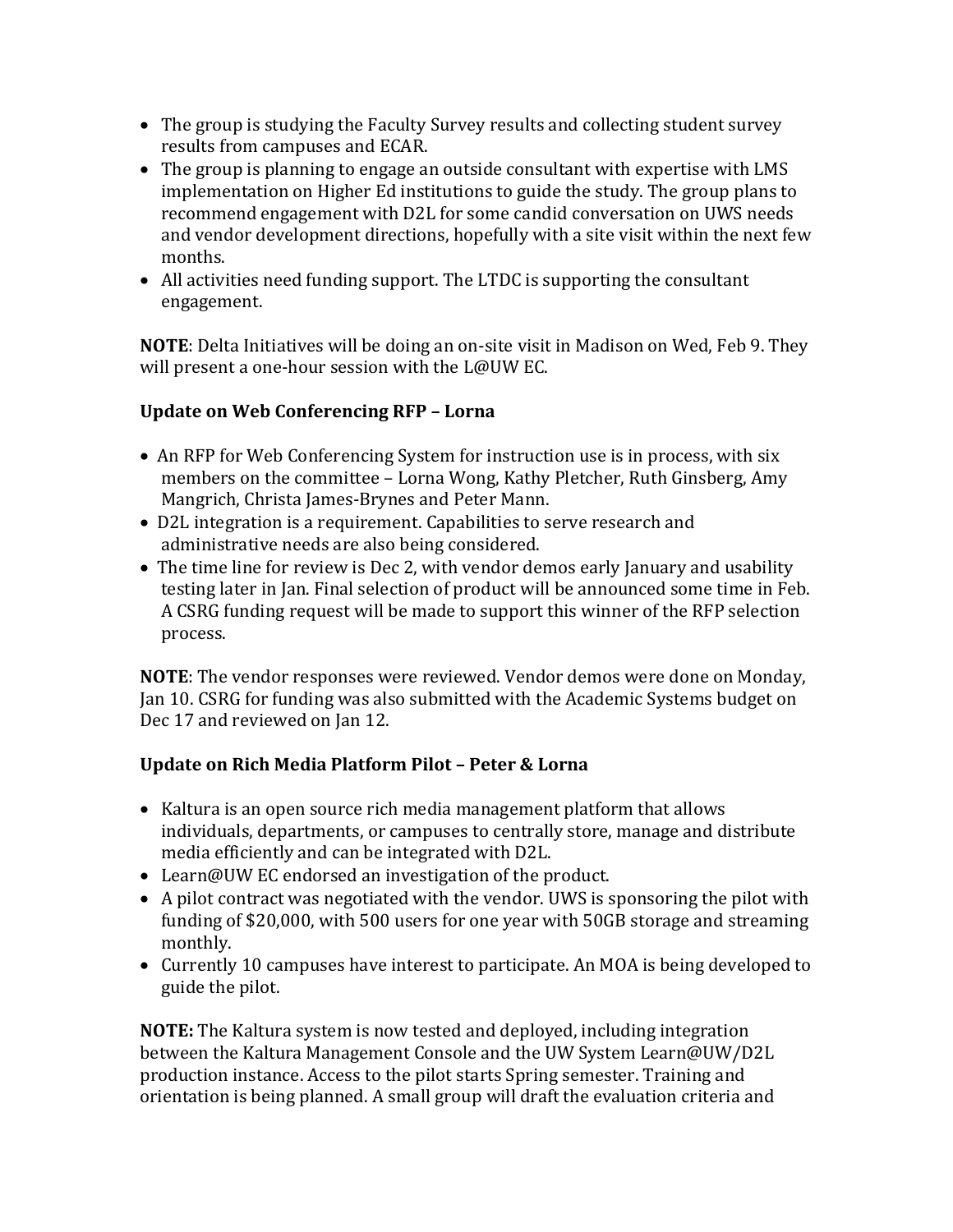monitor progress. Peter Mann will serve as the pilot project coordinator.

#### **Update on Learn@UW - Jeanne & Peter**

# **SLA –**

- Peter presented the revised L@UW SLA, a product of the SLA hot team, essentially comprised of D2L SAs.
- The revised version was trimmed back significantly to take out repetitions. The document will be reviewed by the DoIT Director of Systems Engineering and Operations since it may eventually get integrated into a master agreement covering services offered by DoIT.
- The Learn@UW EC approved the revised SLA.
- Peter can plan to distribute to the SAs as revision/update. No new signatures required.

# **Authentication – Auth-hub Retirement, Shibboleth Update**

- The IAA auth-hub that performs authentication services for Learn@UW/D2L access will be retiring the coming year.
- L@UW plans to move campus authentication to the Wisconsin Federated System (WFS) before Dec 2011.
- Shibboleth is a technical component that needs to be implemented for WFS.
- This change can open up possibilities for authentication with third party systems and provide more flexibility for cross-campus authentication.
- The technical work involved on the campus end is not extensive.
- There are campus support responsibility issues that will most likely need to be resolved through an SLA.
- L@UW will be working with D2L to ensure a compatible Shibboleth implementation to be in place as well.

**Note**: at the CSRG Budget presentation on IAM on Jan 12, DoIT Middleware stated that WFS supports system-wide federated authentication and gave Learn@UW as an example of a service that could use this to provide access to courses. We need to ensure that at least the LUW Exec Committee understands that before the Utility can support federated access to courses, policy agreements between campus registrars need to be in place in order to support this.

# **Follow up on items from the July Retreat**

# **Analytics - Al**

- A follow-up discussion on the Analytics topic as no specific action was decided in July.
- D2L is very keen on showing us their product, except that it is still not available for self-hosting institutions, and they may not deliver what we need.
- The question is what do UWS need? There are different levels of needs and